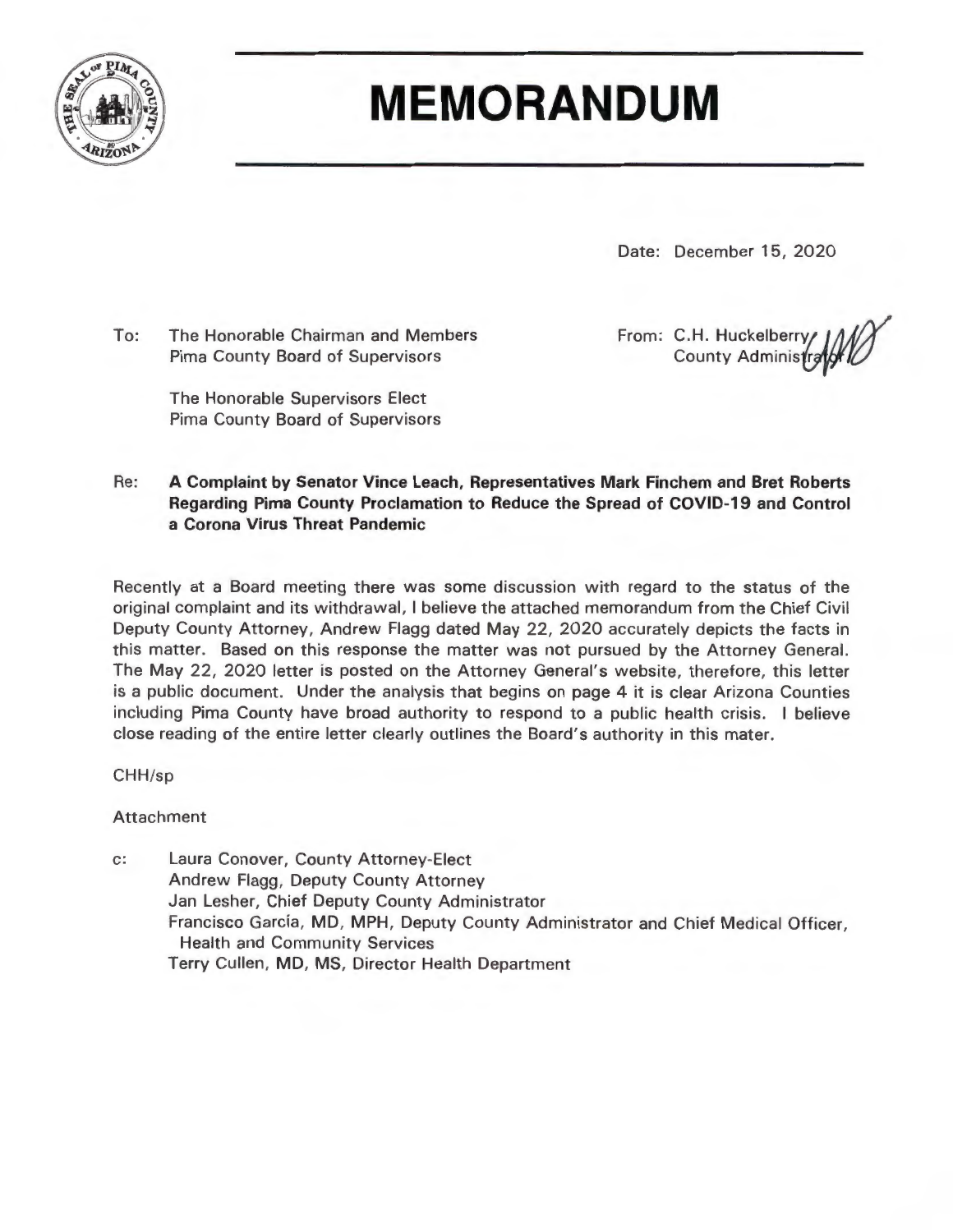

**OFFICE OF THE Pima County Attorney Civil Division 32 NORTH STONE AVENUE SUITE 2100 Tucson, Arizona 85701-1412 (520) 724-5700 FAX (520) 620-6556** 

**Barbara LaWall PIMA COUNTY ATTORNEY** 

May 22, 2020

Linley Wilson, Esq. Unit Chief Counsel, Government Accountability OFFICE OF THE ARIZONA ATTORNEY GENERAL APPEALS & CONSTITUTIONAL LITIGATION DIVISION 2005 N. Central Ave. Phoenix, AZ 85004 Linley. Wilson@azag.gov

#### **Re: Notice of Investigation Under A.R.S.** § **41-194.01 and Request for Response**

Dear Ms. Wilson:

On May 14, 2020, Sen. Vince Leach and Reps. Mark Finchem and Bret Roberts ( collectively, "Requesting Legislators") requested that your office begin an investigation, under A.R.S. § 41-194.01, into whether a Proclamation adopted by the Pima County Board of Supervisors on May 13, 2020. You notified us of the investigation on May 15. The May 13 Proclamation was repealed on May 21, and a new, materially different Proclamation (the " $May$ 21 Proclamation") was adopted. The repeal of the May 13 Proclamation would appear to end the investigation and require a new request from Requesting Legislators to initiate an investigation regarding the May 21 Proclamation. Nevertheless, based on our conversations and emails, Pima County provides this response addressing the May 21 Proclamation, a copy of which is attached as Exhibit  $1<sup>1</sup>$ 

<sup>&</sup>lt;sup>1</sup>This response addresses only the subject of your office's investigation: whether the County's action "violates state law or the Constitution of Arizona." A.R.S. § 41-194.01(A). By not addressing other issues with § 41-194.01—including its validity and proper interpretation—we do *not* waive the right to do so in any future proceeding.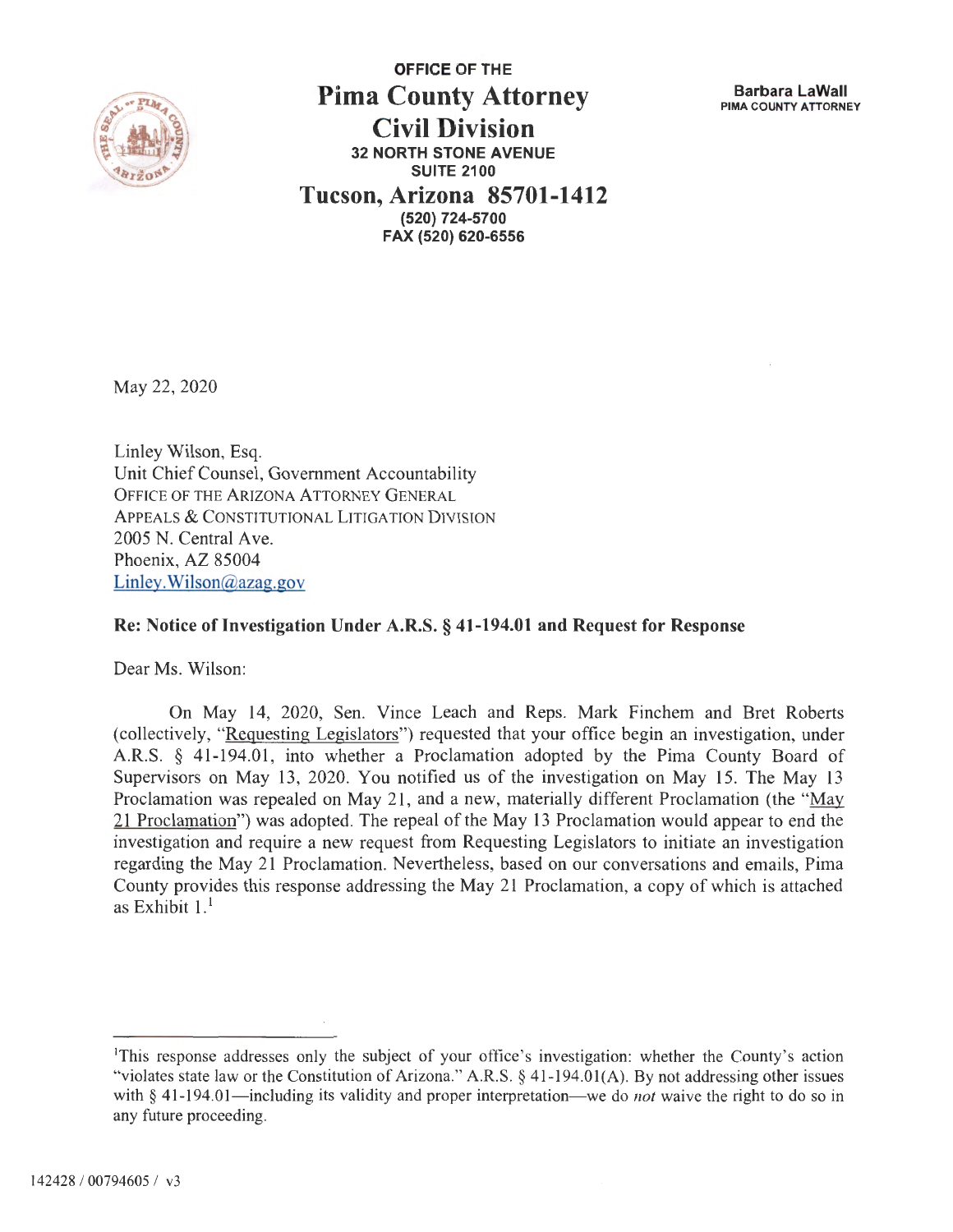### **1. Background.**

# **A. The backdrop of the Proclamation's enactment: the worst public-health crisis in anyone's memory.**

On December 31, 2019, the World Health Organization "was informed of a cluster of cases of pneumonia of unknown cause detected in Wuhan City, Hubei Province of China."<sup>2</sup> By March  $2020$ , the novel virus had caused a global pandemic,<sup>3</sup> and has now spread to every continent except Antarctica.<sup>4</sup> The Covid-19 pandemic has led the United States<sup>5</sup> and every state in the union<sup> $6$ </sup> to declare a state of emergency. Pima County declared a state of emergency on March 19, which remains in effect.<sup>7</sup>

Covid-19 is widespread in Arizona and nationwide, with tens of thousands of new cases being reported every day nationwide,<sup>8</sup> including hundreds a day in Arizona.<sup>9</sup> It is likely that the actual number of infections is much higher. 10 It would be useless to include numbers of cases or

7 Pima County, Ariz., Resolution 2020-18, § 1 (March 19, 2020) (copy attached as Exhibit 2).

 $2$ World World Health Organization, *Novel Coronavirus (2019-nCoV), archived at*  https://web.archive.org/web/20200202151307/https://www.who.int/westernpacific/emergencies/novelcoronavirus.

<sup>3</sup>World Health Organization, *WHO Director-General's opening remarks at the media briefing on*  CO *VID-19* (March 11 , 2020), *at* https://www.who.int/dg/speeches/detail/who-director-general-s-openingremarks-at-the-media-briefing-on-covid-19---l l -march-2020.

<sup>4</sup> Joshua Berlinger, CNN, *Coronavirus has now spread to every continent except Antarctica* (Feb. 26, 2020), · *at* https://www.cnn.com/2020/02/25/asia/novel-coronavirus-covid-update-us-soldier-intlhnk/index.html.

<sup>5</sup> President Donald J. Trump, *Proclamation on Declaring a National Emergency Concerning the Novel Coronavirus Disease (COVJD-19) Outbreak* (March 13, 2020), *at*  https://www.whitehouse.gov/presidential-actions/proclamation-declaring-national-emergencyconceming-novel-coronavirus-disease-covid-19-outbreak/.

<sup>6</sup> National Conference of State Legislatures, *State Action on Coronavirus (COVID-19)* (updated May 15, 2020), *at* https://www.ncsl.org/research/health/state-action-on-coronavirus-covid-19.aspx. Governor Ducey declared a state of emergency in Arizona on March 11. Gov. Douglas A. Ducey, *Declaration of*<br>
<u>*Emergency* \* *COVID-19*\* (March 11. 2020), *available at*</u> *Emergency* \*COVID-19\* (March 11, 2020), *available at* https://azgovemor.gov/sites/default/files/declaraton 0.pdf.

<sup>&</sup>lt;sup>8</sup>Centers for Disease Control. Cases in the U.S. (accessed May 16, 2020), *at* https :/ /www.cdc.gov/coronavirus/2019-ncov /cases-updates/cases-in-us.html.

<sup>9</sup>Ariz. Dep't of Health Servs., *Data Dashboard (Summary)* (accessed May 16, 2020), *at*  https://www.azdhs.gov/preparedness/epidemiology-disease-control/infectious-diseaseepidemiology/covid-19/dashboards/index.php.

<sup>10</sup>*See* Stacey McKenna, *What COVID-19 Antibody Tests Can and Cannot Tell Us,* Scientific American (May 5, 2020), *at* https://www.scientificamerican.com/article/what-covid-19-antibody-tests-can-andcannot-tell-us/.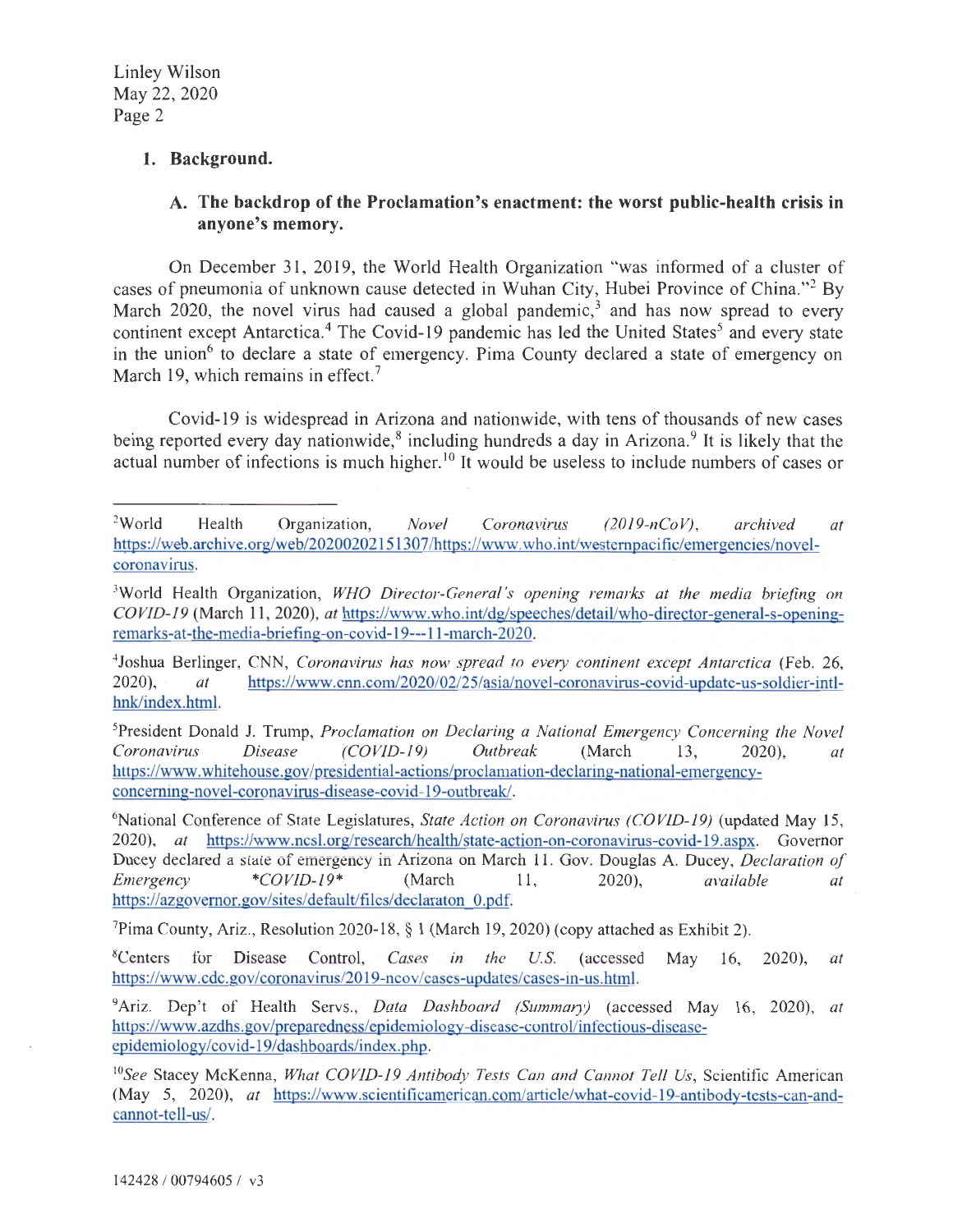deaths in this response because the information will be dated almost immediately. Suffice it to say that, despite earlier models predicting lower numbers, by the time your office completes its investigation, over 100,000 Americans may well have died from Covid-19—and this will be an undercount.<sup>11</sup> Only centenarians who lived through the Spanish Influenza pandemic of 1918-20 can say they have been through anything like this.

### **B. Pima County's actions.**

As noted above, Pima County declared an emergency on March 19. It simultaneously adopted restrictions on the operation of various businesses (as well as the County's own facilities).<sup>12</sup> On March 26, the County extended the initial expiration of the restrictions on businesses until April 10,<sup>13</sup> and then Gov. Ducey issued his stay-home order on March 30.<sup>14</sup>

ln late April, in anticipation of a phased reopening of businesses in Pima County, County Administrator C.H. Huckelberry formed a Back to Business Steering Committee, consisting of 128 members, including many representatives from large and small businesses in Pima County.<sup>15</sup> The Steering Committee, on May 11, relying generally on the expertise of task forces consisting oflocal business owners, adopted physical-distancing and sanitation measures for restaurants and other dine-in establishments; pools associated with lodging establishments, gyms, fitness centers, hotels, and resorts; and attractions.<sup>16</sup>

On May 13, the Board of Supervisors adopted those recommendations in a Proclamation, providing for compliance monitoring through Health Department inspections that occur as part of the enforcement of the food and pool codes.<sup>17</sup> Compliance results in the issuance of a "Best" Practice Pledge badge" that a compliant business can display as "a visual symbol of the commitment to the community's health and well-being." The May 13 Proclamation also included a potential \$500 civil penalty for a third or subsequent violation, if it is the same as or similar to two prior violations. On May 21, the Board of Supervisors repealed the May 13 Proclamation

<sup>&</sup>lt;sup>11</sup>The CDC counts confirmed or probable Covid-19 cases, but this misses other deaths that are caused by Covid-19. For example, a preliminary study of excess-mortality data in Italy suggests actual Covid-19 deaths were about 50% higher than the reported numbers. *See* Chirag Modi et al., *How deadly* is *COVJD-*19? A rigorous analysis of excess mortality and age-dependent fatality rates in Italy (preprint), medR<sub>x</sub>iv, *available at* https://www.medrxiv.org/content/ l0.l l0 1/2020.04.15.20067074v3.full.pdf (accessed May 21 , 2020).

<sup>&</sup>lt;sup>12</sup> Proclamation of the Pima County Board of Supervisors (March 19, 2020) (copy attached as Exhibit 3).

<sup>&</sup>lt;sup>13</sup>Proclamation of the Pima County Board of Supervisors (March 26, 2020) (copy attached as Exhibit 4).

<sup>14</sup>Gov. Douglas A. Ducey, Executive Order 2020-18, Stay Home, Stay Healthy, Stay Connected, *Physical Distancing to Mitigate COVID-19 Transmission* (March 30, 2020), *available at*  https://azgovernor.gov/file/34365/download?token=6YdWos-F.

<sup>&</sup>lt;sup>15</sup>See May 21 Proclamation (Exhibit 1), at 2 ¶ 7.

 $^{16}Id.$  ¶ 8.

<sup>&</sup>lt;sup>17</sup>A copy of the May 13 Proclamation is attached as Exhibit 5.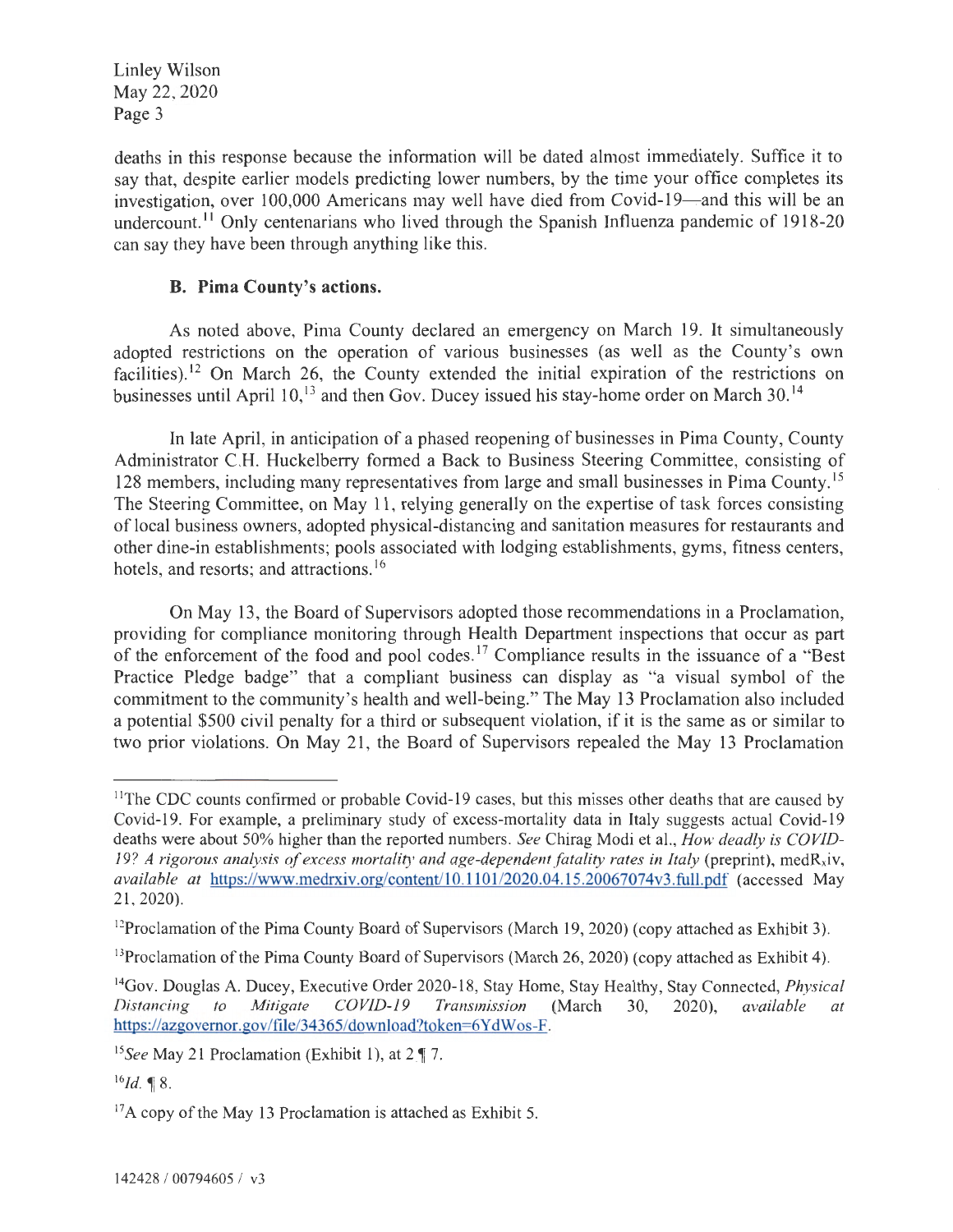and replaced it with the May 21 Proclamation, which amended, deleted, or clarified several provisions and replaced the \$500 civil penalty with a posting of noncompliant and compliant businesses on the County website.<sup>18</sup> Accordingly, there is no longer any prospect of a monetary penalty for violating the measures in the Proclamation.

The full list of measures adopted is in Sections 1, 3, and 4 the May 21 Proclamation. They are all consistent with what we know about how physical-distancing and sanitation measures—including maintaining a distance of at least six feet from others; avoiding large gatherings, particularly indoors; using good sanitation practices; wearing face coverings-are effective in slowing the spread of Covid-19.<sup>19</sup> They are also consistent with the requirement in Gov. Ducey's recent *Stay Healthy, Return Smarter, Return Stronger* order that businesses operating in Arizona adopt a variety of practices to "limit and mitigate the spread of COVID- $19.$ "<sup>20</sup>

In addition, Pima County has good reason to provide more detailed temporary measures for implementing the Governor's guidance. Statistically, when reviewing the Arizona Department of Health Services COVID-19 Data Dashboard<sup>21</sup> for May 21, 2020, Pima County has the fourth highest fatality rate, surpassed only by Apache, Navajo and Coconino counties, twice that of Maricopa County, and higher than that of the State.

# **2. Analysis.**

Under § 41-194.01, your office must investigate whether the County's action "violates" state law or the Constitution of Arizona." The May 21 Proclamation does not.

#### **A. Arizona counties have broad authority to respond to public-health crises.**

As political subdivisions of the State of Arizona, counties have those powers the Legislature chooses to give them. *See, e.g., Maricopa County v.* S. *Pac. Co.,* 63 Ariz. 342, 347 (1945). One of those powers is broad authority to regulate the public health. *See Marsoner v. Pima County, 166 Ariz. 486, 489 (1991). County boards of supervisors can "[a]dopt provisions* necessary to preserve the health of the county, and provide for the expenses thereof." A.R.S. § 11-251 ( 17). Indeed, the public-health authority delegated to counties and their health

<sup>&</sup>lt;sup>18</sup>May 21 Proclamation (Exhibit 1),  $\S$  5(C)-(D).

<sup>19</sup> *See, e.g.,* Centers for Disease Control & Prevention, *Coronavirus Disease 2019 (COVID-19): How to Protect Yourself & Others* (accessed May 16, 2020), at https://www.cdc.gov/coronavirus/2019 ncov/prevent-getting-sick/prevention.html; Ariz. Dep't of Health Servs., *COVJD-19: What Everyone Needs to Do* (accessed May 16, 2020), *at* https://www.azdhs.gov/preparedness/epidemiology-diseasecontrol/infectious-disease-epidemiology/index.php#novel-coronavirus-what-everyone-needs.

<sup>20</sup>Gov. Douglas A. Ducey, Executive Order No. 2020-36, *Stay Healthy, Return Smarter, Return Stronger,*  at 3, **,i** 5 (May 12, 2020).

<sup>21</sup> https://www.azdhs.gov/preparedness/epidemiology-disease-control/infectious-diseaseepidemiology/covid-l9/dashboards/index.php.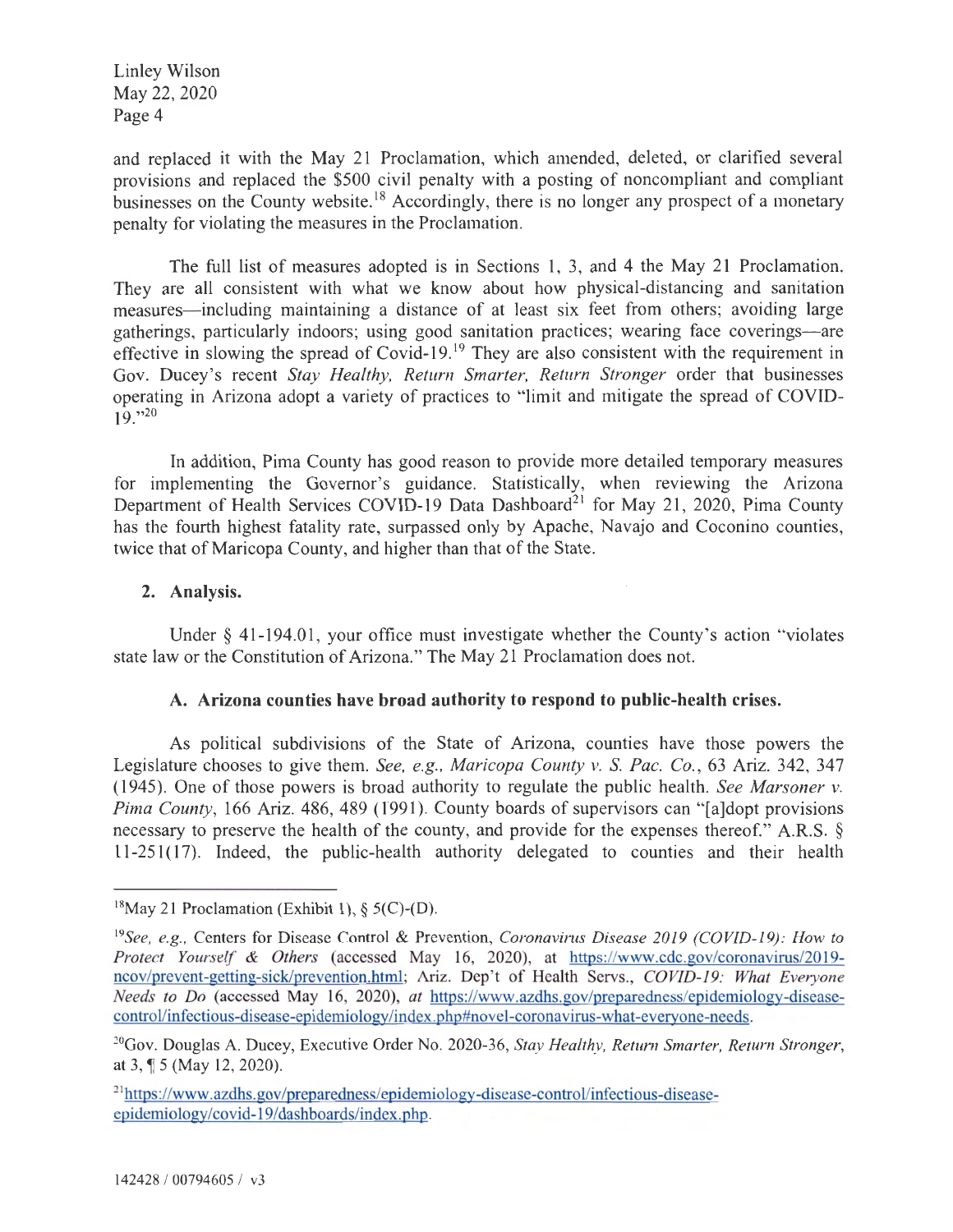departments is coextensive with the authority of the Arizona Department of Health Services. *Marsoner,* 166 Ariz. at 488. Additionally, counties have emergency authority within unincorporated areas under A.R.S.  $\S$  26-311. That authority is coextensive with the governor's; the Legislature has only prohibited county actions "inconsistent" with emergency action taken by the governor. A.R.S.  $\S$  26-307(A).

#### **B. The May 21 Proclamation** *does not* **violate state law.**

It appears from the request submitted to your office that the requesting legislators believe the County's action is "inconsistent" with Gov. Ducey's *Stay Healthy, Return Stronger, Return Smarter* order. But it is not.

Even irrespective of the County's emergency authority under § 26-311 , the County and its Health Department clearly have authority to address a public-health crisis. *See* § 11-251 (17); *Marsoner,* 166 Ariz. at 488. If a County can adopt measures to prevent HIV transmission in adult-amusement establishments, which the Court said it could in *Marsoner,* surely it can adopt temporary, penalty-free measures applicable to reopening businesses to mitigate and slow the spread of Covid-19.

Based on their citation of A.R.S. § 26-307 and paragraph 7 of Executive Order 2020-36, it appears the Requesting Legislators believe that the County's action is prohibited by Governor Ducey's statement in Executive Order 2020-36 that:

> Pursuant to A.RS. § 26-307, no county, city or town may make or issue any order, rule or regulation that conflicts with *or is in addition to* the policy, directives or intent of this Executive Order, including but not limited to any order restricting persons from leaving their home due to the COVID-19 public health emergency, *or any other order, rule or regulation that was not in place as of March 11, 2020.*<sup>22</sup> (Emphasis added.)

The emphasized text purports to prohibit not only county emergency action inconsistent with the Governor's order, but *any* county action related to Covid-19 that was not in place as of March 11. This the Governor lacks authority to do.

The legislative, executive, and judicial powers in Arizona must remain "separate and distinct," Ariz. Const. art. III, and a member of one branch cannot "encroach<sup>[]</sup> upon or usurp<sup>[]</sup> the functions properly belonging to another branch," *State v. Montes*, 226 Ariz. 194, 196, 18 (2011). Only the Legislature and the People have lawmaking power. Ariz. Const. art. IV, pt. 1, § 1(1). The Legislature chose to give counties broad authority to address all manner of publichealth concerns, including surely the worst pandemic in 100 years. If the Legislature, of whose 90 members Requesting Legislators are only 3, wanted to take that authority away, it could. It has not.

<sup>&</sup>lt;sup>22</sup>Executive Order 2020-36, at 3,  $\P$  7 (emphasis added).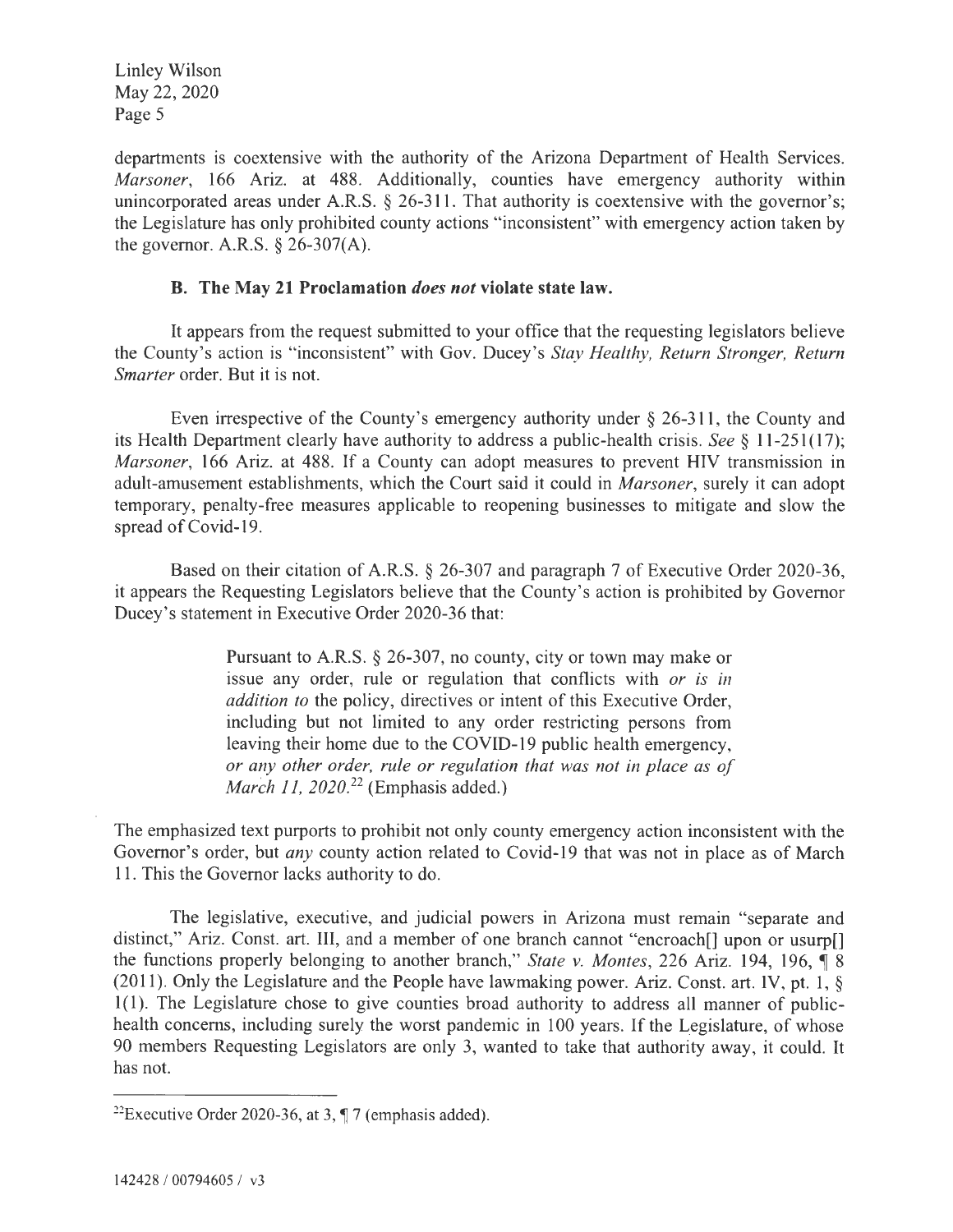The Governor lacks the "'power to make legislative decisions.'" *Rios v. Symington,* 172 Ariz. 3, 12 (1992) (quoting *Litchfield Elementary Sch. No. 79 v. Babbitt,* 125 Ariz. 215, 220 (App. 1980)). And in executing the laws, the Governor can't act in a way that would '" compromise the achievement of underlying legislative purposes and goals."' *Id.* ( quoting *Opinion of the Justices to the Senate,* 376 N.E.2d 1217, 1223 (Mass. 1978)).

The *Legislature* has granted the County broad public-health and emergency authorities, with the only arguably applicable limitation here being that the County's emergency actions cannot be "inconsistent" with orders of the Governor.  $\S$  26-307(A). Governor Ducey has no authority to, with the stroke of a pen, prohibit additional, consistent emergency actions by a county or swipe away public-health authority granted by the Legislature. To the extent Governor Ducey, in paragraph 7 of Executive Order 2020-36, purported to prohibit emergency actions by counties other than those inconsistent with his order, or to take away counties' broad publichealth authority, he plainly overreached.

As explained above, in the case of a *public-health emergency* (as opposed to other types of emergency), the County's authority to act comes not only from Title 26, but also the broad public-health authority delegated to counties in  $\S$  11-251(17) and Title 36. Thus, the County quite likely has authority to act independently under its public-health authority unconstrained by the "inconsistent orders" provision in  $\S$  26-307(A).

But the Attorney General need not address that because, although the County's orders are *in addition to* the Governor's orders in the sense that they provide more detailed implementation of his requirements, they are not *inconsistent* with the Governor's orders. The table below shows all the County's orders (with similar ones grouped together) side-by-side with the requirement in Executive Order 2020-36 they are consistent with. In reviewing the table below, your office should apply the common meaning of "inconsistent" and determine whether the orders in Executive Order 2020-36 and the measures in the County's May 21 proclamation can coexist.<sup>23</sup> Plainly, they can.

| <b>County Measures</b>                                       | <b>Governor's Order</b>          |
|--------------------------------------------------------------|----------------------------------|
| • "Wellness/symptom checks, including temperature            | Businesses must "[m]onitor[] for |
| checks for all restaurant personnel, and when possible       | sickness" $(\P 5(c))$            |
| for vendors, contractors, third party delivery service       |                                  |
| workers, etc. as they arrive on premises and before          |                                  |
| opening of a restaurant." (Section $1(A)(1)$ ; similar       |                                  |
| provisions in Sections $3(A)(1)$ and $4(A)(1)$ )             |                                  |
| • "Any patron exhibiting symptoms of COVID-19 is             |                                  |
| prohibited form entering the facility." (Section $4(A)(3)$ ) |                                  |

*<sup>23</sup> See, e.g. ,* INCONSISTENT, *Black 's Law Dictionary* (11th ed. 2019) ("Lacking agreement among parts; not compatible with another fact or claim."); INCONSISTENT (1) & (2), www.merriam-webster.com (accessed May 17, 2020) ("not compatible with another fact or claim"; "containing incompatible elements").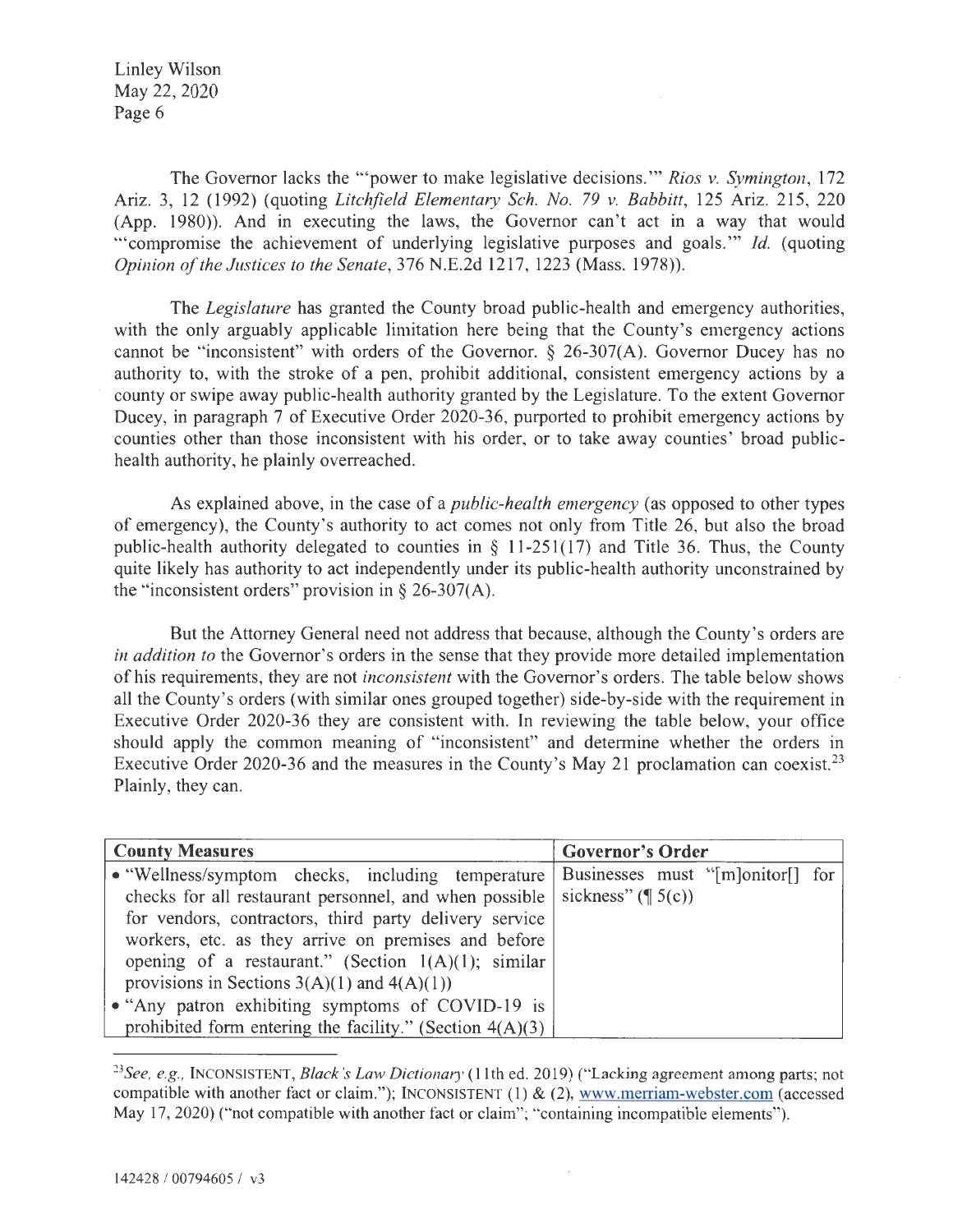| (applicable only to "attractions"))<br>• "Similar symptoms and temperature checks for guests"<br>are optional." (Section $3(A)(2)$ )<br>• "Pima County Health Notice – Posting of the 'STOP<br>Please do not enter if you have COVID-19 symptoms'<br>at the entrance of the facility." (Section $1(A)(3)$ ; similar<br>provision in Section $4(A)(3))$<br>• "Physical and/or electronic signage posting at the<br>restaurant entrance of public health<br>advisories<br>prohibiting individuals who are symptomatic from<br>entering the premises." (Section $1(B)(4)$ ; similar<br>provisions in Sections $3(B)(4)$ and $4(B)(4)$<br>• "Cloth masks and gloves and/or frequent hand-washing<br>is required for all servers and restaurant personnel.<br>Develop or follow handwashing policy for servers as it | <b>Businesses</b><br>"[p]romot[e]<br>must<br>healthy hygiene practices" and<br>"[i]ntensify cleaning, disinfection |
|-----------------------------------------------------------------------------------------------------------------------------------------------------------------------------------------------------------------------------------------------------------------------------------------------------------------------------------------------------------------------------------------------------------------------------------------------------------------------------------------------------------------------------------------------------------------------------------------------------------------------------------------------------------------------------------------------------------------------------------------------------------------------------------------------------------------|--------------------------------------------------------------------------------------------------------------------|
| exists in the Pima County Food Code." (Section<br>$1(A)(2)$ ; similar provisions in Sections $3(A)(3)$ and<br>4(A)(2))<br>• "Menus must be in a format that does not promote<br>potential virus transmission e.g. menu boards, single                                                                                                                                                                                                                                                                                                                                                                                                                                                                                                                                                                           | and ventilation practices" ( $\parallel$ 5(a) &<br>(b))                                                            |
| use menus." (Section $1(B)(9)$ )<br>• "Elimination of self-service stations including salad<br>bars and buffets." (Section $1(B)(10)$ )<br>• "Hand sanitizers available at or adjacent to entrances to<br>the facility, restrooms and in employee work areas, or                                                                                                                                                                                                                                                                                                                                                                                                                                                                                                                                                |                                                                                                                    |
| soap and running water readily accessible to staff and<br>customers and marked locations." (Section $1(B)(12)$ ;<br>similar provisions in Sections $3(B)(9)$ and $4(B)(9)$ )<br>• "Sanitize customer areas after each sitting with EPA-<br>registered disinfectant, including but not limited to:<br>tables, tablecloths, chairs/both seats,<br>table-top                                                                                                                                                                                                                                                                                                                                                                                                                                                       |                                                                                                                    |
| condiments and condiment holders." (Section 1(B)(13);<br>similar provisions in Sections $3(B)(10)$ and $4(B)(11)$ )<br>• "Implement touchless payment methods if possible."<br>(Section $1(C)(14)$ ; similar provisions in Sections<br>$3(B)(11)$ and $4(C)(1)$                                                                                                                                                                                                                                                                                                                                                                                                                                                                                                                                                 |                                                                                                                    |
| • "Restaurant personnel to have a national certification in<br>food safety and handling, as well as specific training in<br>the prevention of COVID-19." <sup>24</sup> (Section 1(C)(15))<br>• "Frequently touched indoor/outdoor exhibits or any<br>exhibit that would not allow physical distancing should<br>be closed." (Section $4(B)(8)$ )                                                                                                                                                                                                                                                                                                                                                                                                                                                                |                                                                                                                    |

<sup>24</sup>This is a measure for restaurants to "consider."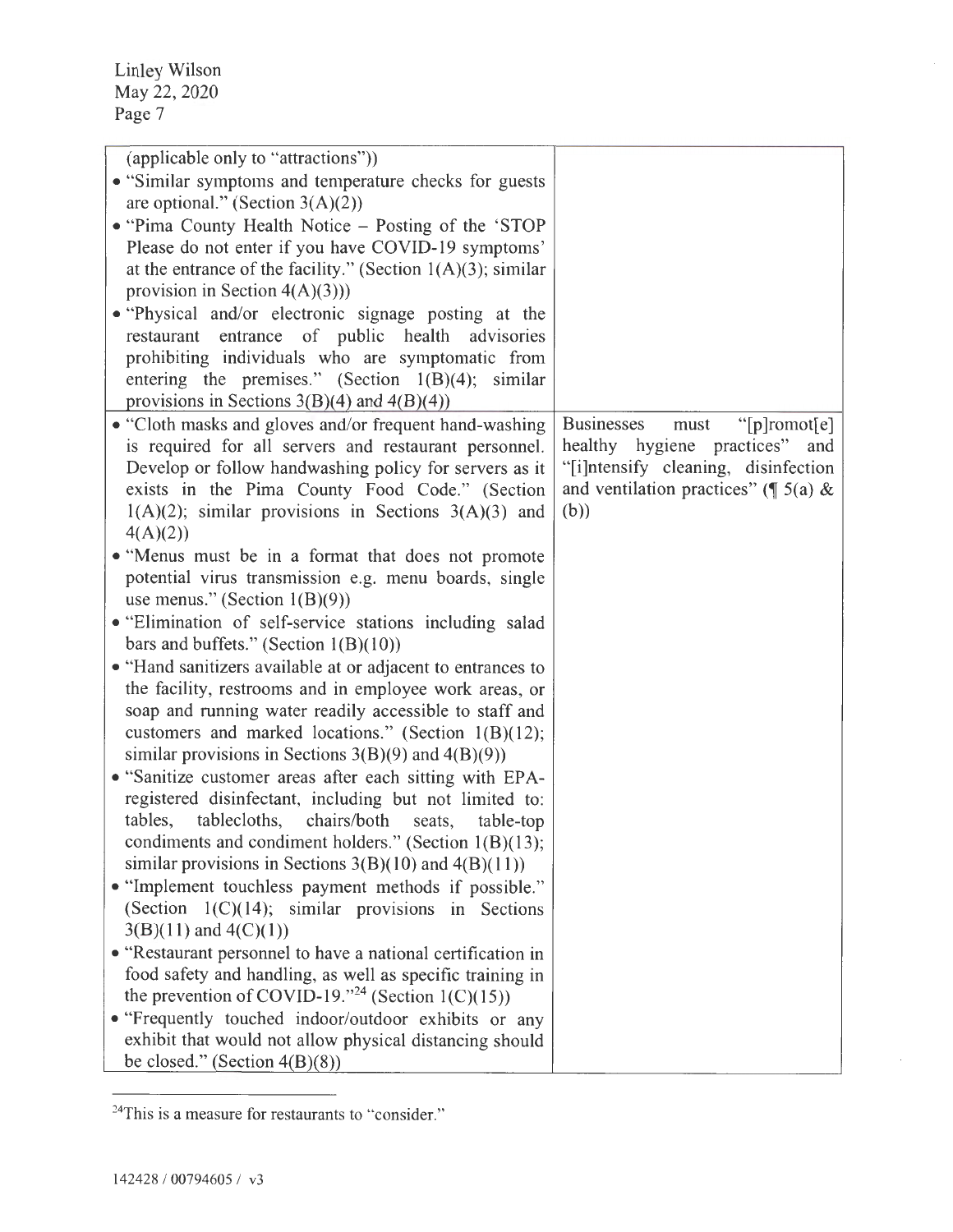| • "Elimination of self-service stations including water<br>fountains, unless touchless. Nothing prohibits the<br>serving of bottled water." (Section $3(B)(8)$ ; similar<br>provisions in Section $4(B)(10)$                                                                                                                                                                                                                                                                                                                                                                                                                                                                                                                                                      |                                                                                                                                                                                                                                         |
|-------------------------------------------------------------------------------------------------------------------------------------------------------------------------------------------------------------------------------------------------------------------------------------------------------------------------------------------------------------------------------------------------------------------------------------------------------------------------------------------------------------------------------------------------------------------------------------------------------------------------------------------------------------------------------------------------------------------------------------------------------------------|-----------------------------------------------------------------------------------------------------------------------------------------------------------------------------------------------------------------------------------------|
| • "Indoor occupancy limited to 50 percent unless meeting<br>distancing<br>standards allows<br>physical<br>higher<br>a<br>occupancy." (Section $1(B)(5)$ ; similar provisions in<br>Sections $3(B)(5)$ and $4(B)(5)$<br>• "Physical distancing of 6 feet minimum between<br>tables. Bar top or counter seating is not allowed, unless<br>each party is spaced 6 feet apart." (Section $1(B)(6)$ )<br>• "Clearly marked 6-foot spacing marks and/or signage<br>along entrances, hallways, restrooms and any other<br>location within a restaurant where ques [sic] may form<br>or patrons may congregate." (Section $1(B)(7)$ ; similar<br>provisions in Sections $3(B)(6)$ and $4(B)(8)$ )<br>• "Parties no larger than 10 allowed per table." (Section<br>1(B)(8) | <b>Businesses</b><br>" $[e]$ nsur $[e]$<br>must<br>physical distancing" and "[l]imit[]<br>the congregation of groups of no<br>more than 10 persons when feasible<br>and in relation to the size of the<br>location." $(\P 5(d) \& (h))$ |
| • "Expansion of outdoor service areas to increase<br>physical distancing standards." (Section 1(B)(12))                                                                                                                                                                                                                                                                                                                                                                                                                                                                                                                                                                                                                                                           |                                                                                                                                                                                                                                         |
| • "Physical distancing of 6 feet minimum between fitness"<br>equipment, deck loungers, chairs and/or tables."<br>(Section $3(B)(7)$ )                                                                                                                                                                                                                                                                                                                                                                                                                                                                                                                                                                                                                             |                                                                                                                                                                                                                                         |
| • "Attendance by reservation or advance ticketing is<br>strongly encouraged to control guest entry and exit to<br>comply with physical distancing." (Section $4(B)(6)$ )<br>• "Physical distancing of 6 feet minimum throughout the<br>attraction." (Section $4(B)(7)$ )                                                                                                                                                                                                                                                                                                                                                                                                                                                                                          |                                                                                                                                                                                                                                         |
| • "Frequently touched indoor/outdoor exhibits or any<br>exhibit that would not allow physical distancing should<br>be closed." (Section $4(B)(8)$ )                                                                                                                                                                                                                                                                                                                                                                                                                                                                                                                                                                                                               |                                                                                                                                                                                                                                         |

The consistency becomes even more apparent when we add in *Governor Ducey 's own guidance,* which is more specific than the language in his order. Attached Exhibit 6 provides a detailed side-by-side comparison including Governor Ducey's own guidance into the analysis.

These side-by-side comparisons demonstrate that the measures in the May 21 Proclamation merely implement, and can coexist with, the Governor's requirements in Executive Order 2020-36. Therefore, the County's measures are not "inconsistent" with the Governor's requirements. Even if  $\S$  26-307(A) applies to the County's exercise of its independent publichealth authority during a pandemic, it is no impediment to the County's action.